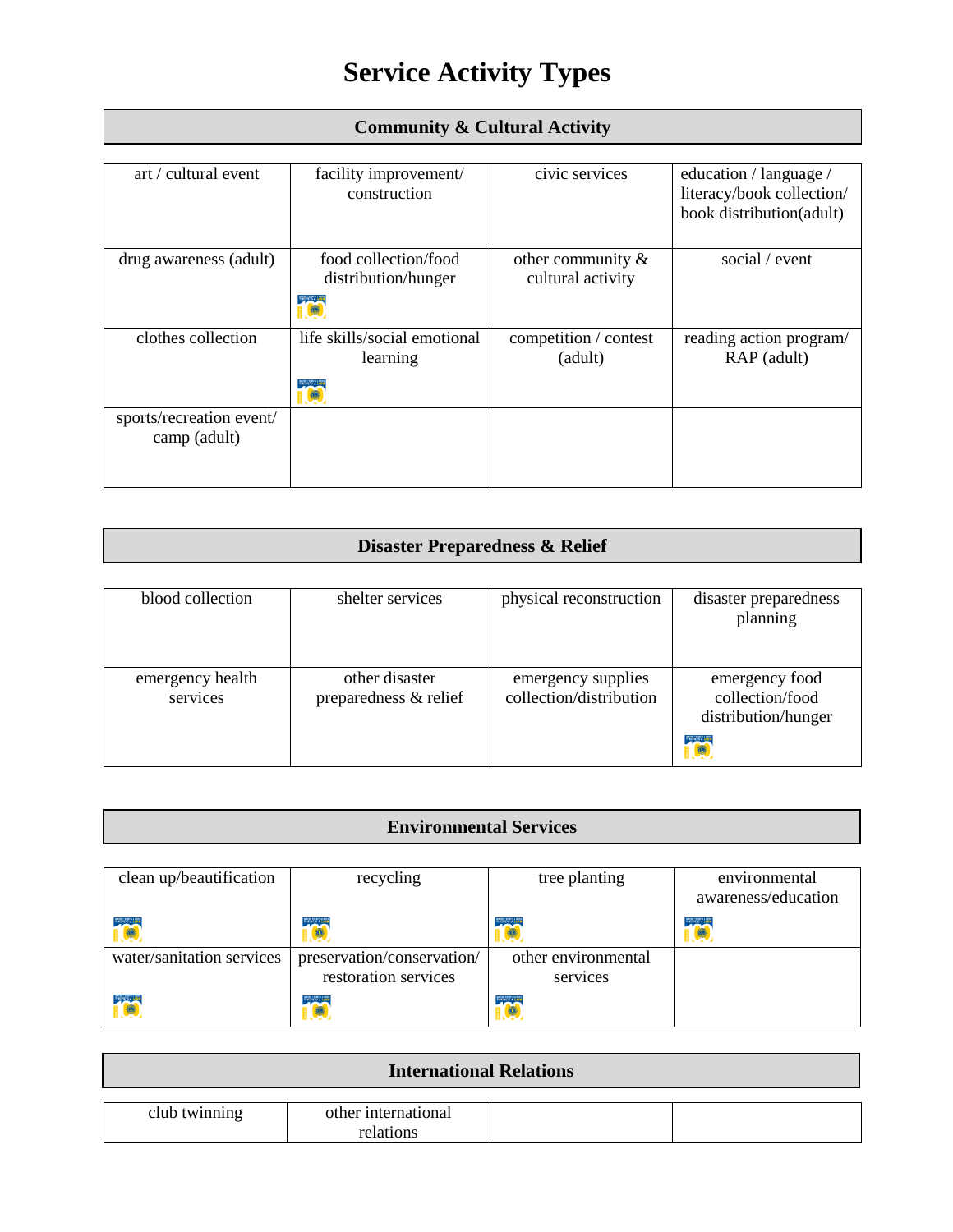#### **Health & Wellness**

| diabetes awareness/<br>education/training    | diabetes screening                                         | <b>Strides Event</b>                   | hearing screening                                                               |
|----------------------------------------------|------------------------------------------------------------|----------------------------------------|---------------------------------------------------------------------------------|
| vision screening and<br>eye care (adult)     | guide/service animals                                      | health/support services                | medical mission                                                                 |
| eye banking/tissue<br>donation               | other health & wellness                                    | hearing awareness/<br>education        | Lions eye health program/<br>sight awareness/<br>education<br><b>HERE : 100</b> |
| health/special needs<br>camp/event           | eyeglasses fitted/given to<br>individuals<br><b>PIPEAU</b> | eyeglasses collected                   | hearing aids collected                                                          |
| hearing aids fitted<br>/given to individuals | Special Olympics<br>event/activity                         | vision screening & eye<br>care (youth) | blood collection                                                                |

| <b>Fundraising</b> |  |
|--------------------|--|
|                    |  |

| fundraising<br>event/campaign |  |  |
|-------------------------------|--|--|
|                               |  |  |

#### **Assistance to individuals**

| aid to the elderly         | aid to the vision impaired         | aid to disadvantaged<br>children               | aid to homeless                  |
|----------------------------|------------------------------------|------------------------------------------------|----------------------------------|
|                            | <b>TANK</b>                        |                                                |                                  |
| scholarships<br><b>TOP</b> | other assistance to<br>individuals | aid to veterans/military/<br>military families | aid to disadvantaged<br>families |
| aid to the disabled        | aid to the hearing impaired        |                                                |                                  |